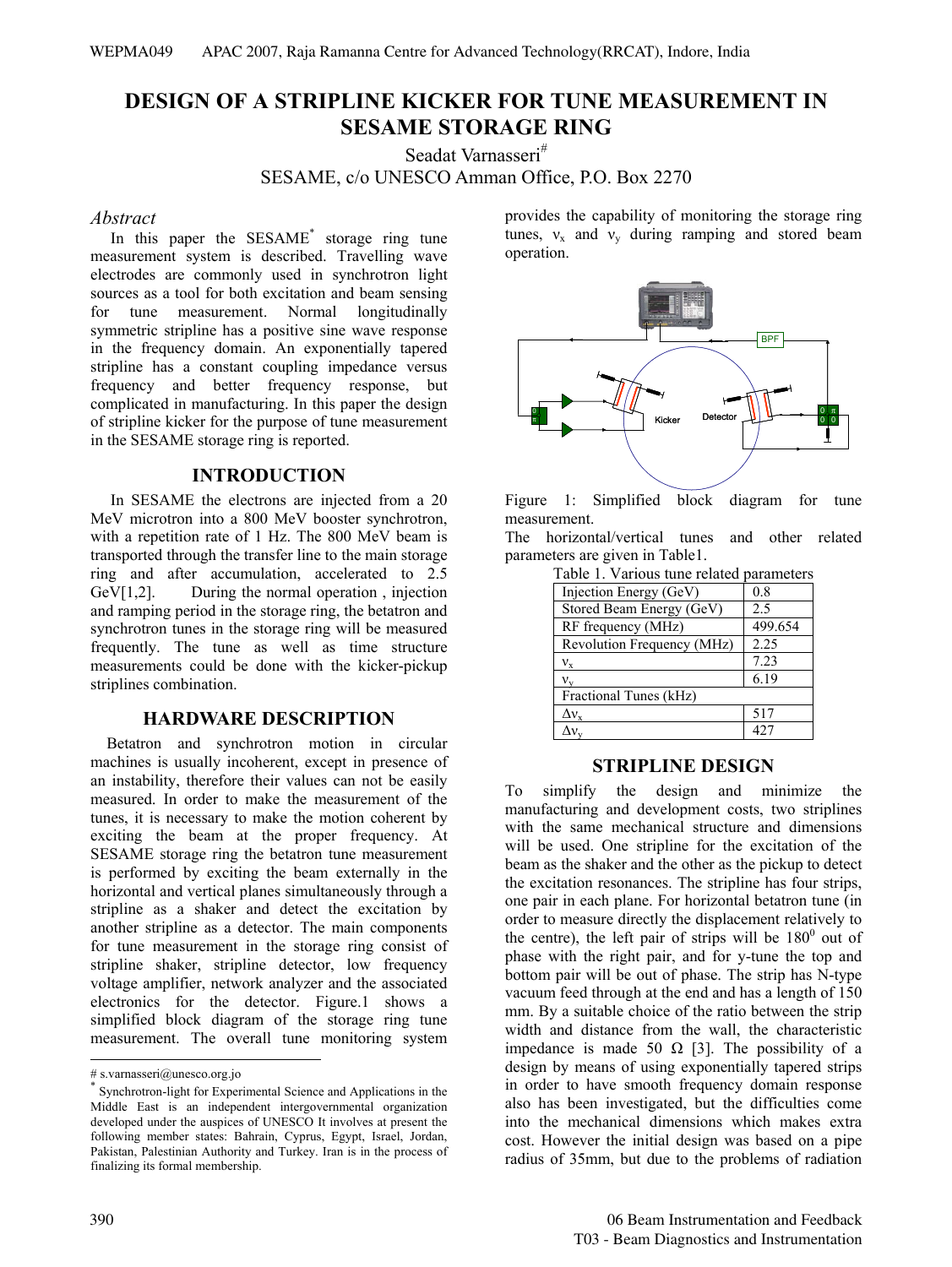and wall heating absorption, the final design is based on the pipe radius of 52 mm. The width of strip is 23.75 mm and the covering angle for each strip is  $29.6^{\circ}$ . The thickness and the distance from the wall are 2 mm and 5 mm respectively (see Fig. 2).



Figure 2: Schematic of stripline side view and cross section.

# **FREQUENCY RESPONSE AND SPECIFICATION [4,5]**

 Electromagnetic analysis in 2D and 3D has been performed by the SUPERFISH and ANSYS codes. Figure.3 shows the cross section , electric and magnetic field lines of the TEM deflecting mode. The polarity of the strips pair is opposite by means of 180º phase difference, and the particle beam travels in the opposite direction with respect to the TEM wave.



Figure 3: Full cross section of the stripline and EM field lines.

The geometry of stripline in 2D has been selected in order to give a 50  $\Omega$  rf impedance for the whole structure. The stripline frequency response up to 3 GHz has been analyzed and the transfer impedance is shown in Fig.4.



Figure 4: Stripline frequency response

The length of the strip is such that the transfer impedance is maximum at odd harmonics of storage ring rf frequency.

# **TRANSVERSE IMPEDANCE**

However the effects of wake fields for the stripline is ignorable, since there is no HOM trapped in the structure, but in order to have a clear idea about the magnitude of the first mode of transverse dipole wake field impedance, the imaginary and real part of transverse wake fields are shown in Fig.5-6. The analysis is based on the analytical and numerical models given in [6].



Figure 5: Imaginary part of transverse impedance vs. frequency.



Figure 6: Real part of transverse impedance vs. frequency.

### **ELECTRICAL MODEL**

The equivalent circuit for the terminated transmission line detector is shown in Fig.7. The problem is simplified by assuming that the velocity of the wall current is equal to the velocity of the beam, which is approximately true in the absence of dielectrics and/or magnetic materials for relativistic beams [7].  $R_L$ ,  $R_R$ , are the loads at two sides of stripline,  $Z_0$  is the stripline characteristic impedance and i<sub>w</sub> is the induced current. In our case R<sub>L</sub>=Z<sub>0</sub>=50  $\Omega$ and  $R_R=0$ .